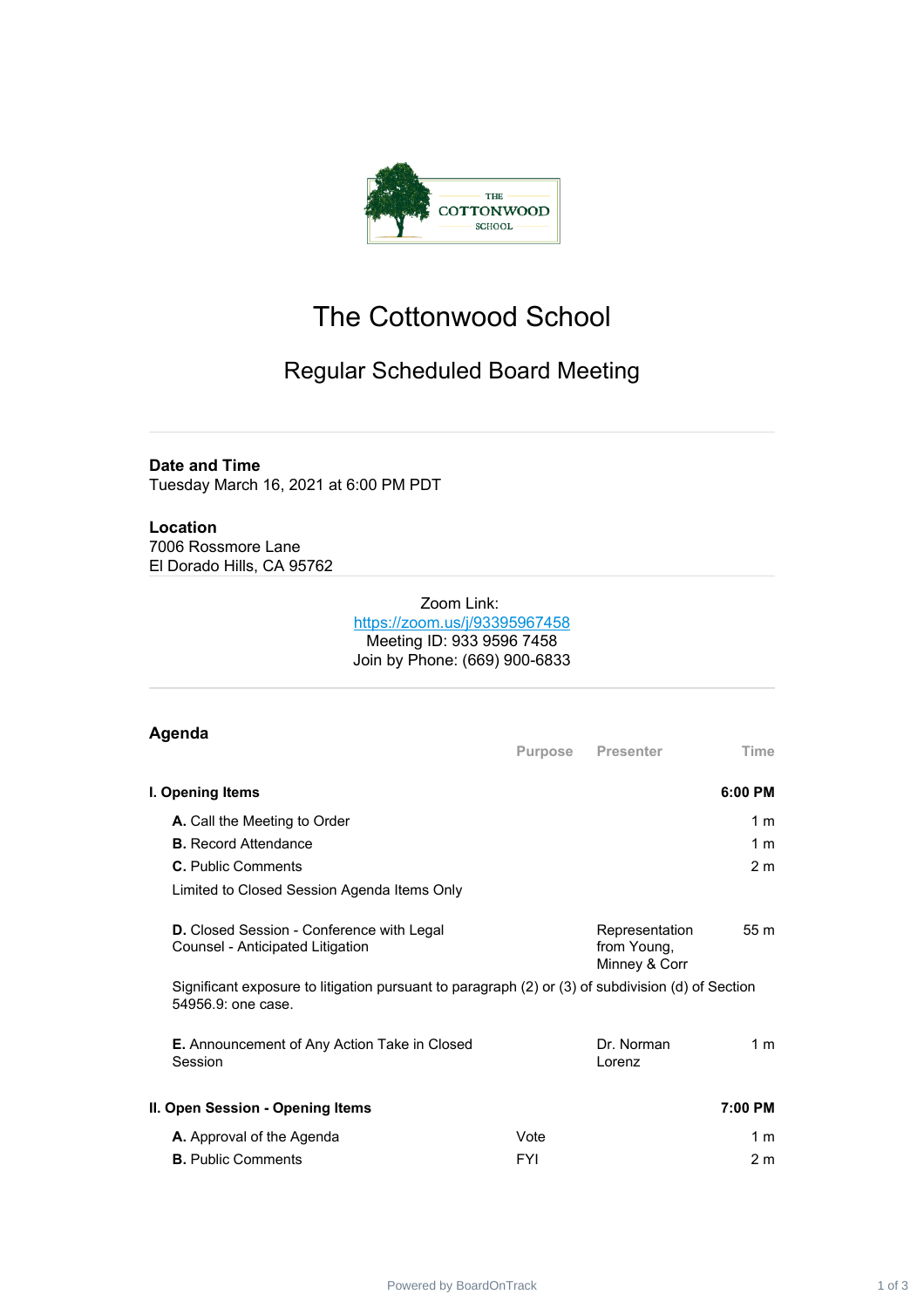| C. Executive Director's Report                                                                                                                                                                                                                                                                                                                      | <b>Purpose</b><br><b>FYI</b> | <b>Presenter</b><br>Cindy Garcia     | Time<br>25 <sub>m</sub> |  |  |  |
|-----------------------------------------------------------------------------------------------------------------------------------------------------------------------------------------------------------------------------------------------------------------------------------------------------------------------------------------------------|------------------------------|--------------------------------------|-------------------------|--|--|--|
| <b>D.</b> Discussion and Potential Action on the<br>Approval of Board Meeting Minutes                                                                                                                                                                                                                                                               | Approve<br><b>Minutes</b>    |                                      | 1 <sub>m</sub>          |  |  |  |
| Approve minutes for Regular Scheduled Board Meeting on February 16, 2021                                                                                                                                                                                                                                                                            |                              |                                      |                         |  |  |  |
| III. Finance                                                                                                                                                                                                                                                                                                                                        |                              |                                      | 7:29 PM                 |  |  |  |
| A. Open Session Discussion / Action Items:<br>Review of Comparable Compensation Data for<br><b>Charter School Executive</b><br>Directors/CEOs/Principals                                                                                                                                                                                            | <b>Discuss</b>               | Elaine<br>Alexandres                 | 5 m                     |  |  |  |
| B. Open Session Discussion / Action Item:<br>Possible Approval of Employment Agreement for<br><b>Executive Director</b>                                                                                                                                                                                                                             | Vote                         | Dr. Norman<br>Lorenz                 | 5 m                     |  |  |  |
| Oral Report of Salary, Salary Schedule, or Compensation paid in the form of fringe benefits to<br>Executive Director<br>1. Salary<br>2. Fringe Benefits per month<br>3. Health / Retirement benefits, vacation and sick pay<br>4. Yearly Enrollment in AASA membership: insurance up to 1 million in liability and employment<br>liability lawsuits |                              |                                      |                         |  |  |  |
| C. Discussion and Potential Action on February<br>Financials                                                                                                                                                                                                                                                                                        | Vote                         | Darlington<br>Ahaiwe                 | 10 <sub>m</sub>         |  |  |  |
| <b>D.</b> Discussion and Potential Action on the<br><b>Consolidated Funding Application</b>                                                                                                                                                                                                                                                         | Vote                         | Ann Buxton &<br>Darlington<br>Ahaiwe | 5 m                     |  |  |  |
| <b>E.</b> Discussion and Potential Action on the Growth<br>Projections and Enrollment Window                                                                                                                                                                                                                                                        | Vote                         | Cindy Garcia                         | 5 m                     |  |  |  |
| F. Discussion and Potential Action on the 2021-<br>2022 Classified and Certificated Staff Salary<br><b>Schedules</b>                                                                                                                                                                                                                                | Vote                         | Cindy Garcia                         | 5 m                     |  |  |  |
| IV. Academic Excellence                                                                                                                                                                                                                                                                                                                             |                              |                                      | 8:04 PM                 |  |  |  |
| A. Discussion on the Local Control Accountability<br>Plan                                                                                                                                                                                                                                                                                           | <b>Discuss</b>               | Ann Buxton                           | 5 <sub>m</sub>          |  |  |  |
| <b>B.</b> Discussion and Potential Action on the Update<br>to the Comprehensive Safety Plan - Sexual Health<br><b>Education and Human Trafficking Annual Notice</b><br>Language                                                                                                                                                                     | Vote                         | Ann Buxton &<br>Jodiann<br>Beeson    | 5 m                     |  |  |  |
| Addition of the Human Trafficking section as part of the child abuse section to include Child<br>Abuse Reporting Procedures - Penal Code 11165.5 & .6.                                                                                                                                                                                              |                              |                                      |                         |  |  |  |
| C. Discussion and Potential Action on the Public<br>Random Drawing / Lottery Policy                                                                                                                                                                                                                                                                 | Vote                         | Cindy Garcia                         | 5 <sub>m</sub>          |  |  |  |
| <b>V. Operations</b>                                                                                                                                                                                                                                                                                                                                |                              |                                      | 8:19 PM                 |  |  |  |
| A. Discussion and Potential Action on the Student<br>Information System Bids                                                                                                                                                                                                                                                                        | Vote                         | Cindy Garcia                         | 5 <sub>m</sub>          |  |  |  |
| B. Discussion and Potential Action on Technology<br><b>Bids for School Technology Services</b>                                                                                                                                                                                                                                                      | Vote                         | Cindy Garcia                         | 5 m                     |  |  |  |